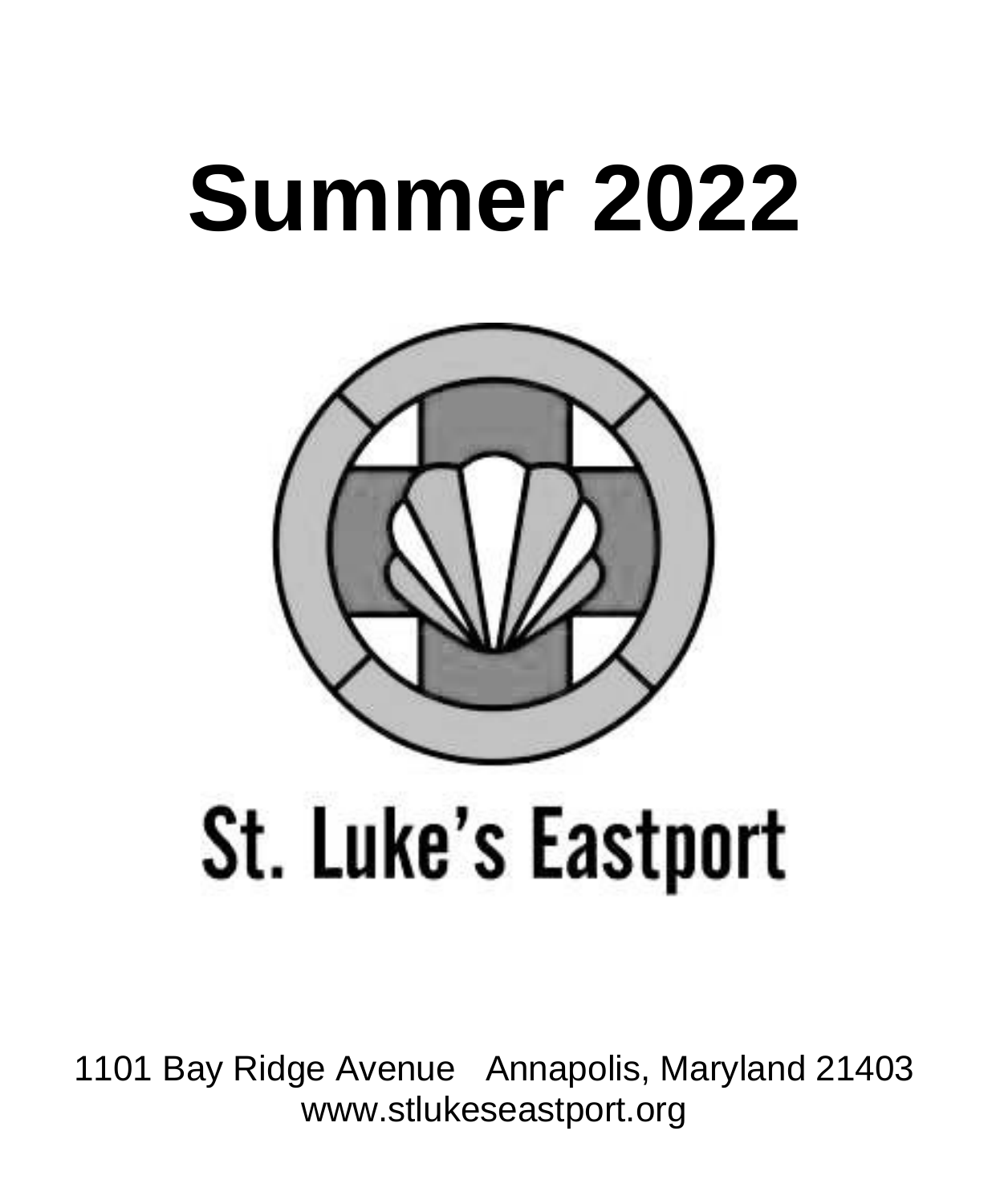#### **Welcome to St. Luke's Eastport**

We are glad to have you worshiping with us today. If you need any assistance, please see one of the greeters. If you are a guest, we hope you will fill out the Welcome Card in your pew and hand it to the priest or a greeter after the service.

Large print booklets are available by request.

**COVID-19 Mitigation.** We are continuing to proceed with caution as we regather for in-person worship indoors. Those attending in person are welcome to wear mask, but masks are no longer mandatory. Some windows will be opened to provide greater ventilation. We are not requiring social distancing, however, we ask that you refrain from making physical contact (i.e., handshakes or hugs) with those outside your household, including during the passing of the peace.

**Hybrid Worship.** Whether worshiping in person, on Zoom, by phone, or through Facebook Live, we gather as one community. Our worship services are publicly available as a live video stream at www.facebook.com/stlukeseastport. The front of the sanctuary and the first pew on the right-hand side are visible on the video. If you would prefer to have communion brought to you in your pew, please notify a greeter.

**Holy Communion.** Everyone is welcome to receive the sacrament of Holy Communion. We are using an option for Holy Communion recommended by the bishop known as "shallow intinction". The celebrant alone will dip (intinct) the edge of each wafer into the wine before placing it in the hands of the recipient. Intinction by individual worshippers will no longer be permitted in this diocese due to the associated health risks. **Gluten-free wafers** are available by request.

**Children.** All ages worship together at St. Luke's. The Children's Corner is reserved for our youngest worshippers and their caregivers. The downstairs Children's Sanctuary is currently unavailable.

**Restrooms.** Two non-gendered restrooms are located downstairs. Please see a greeter if assistance is needed.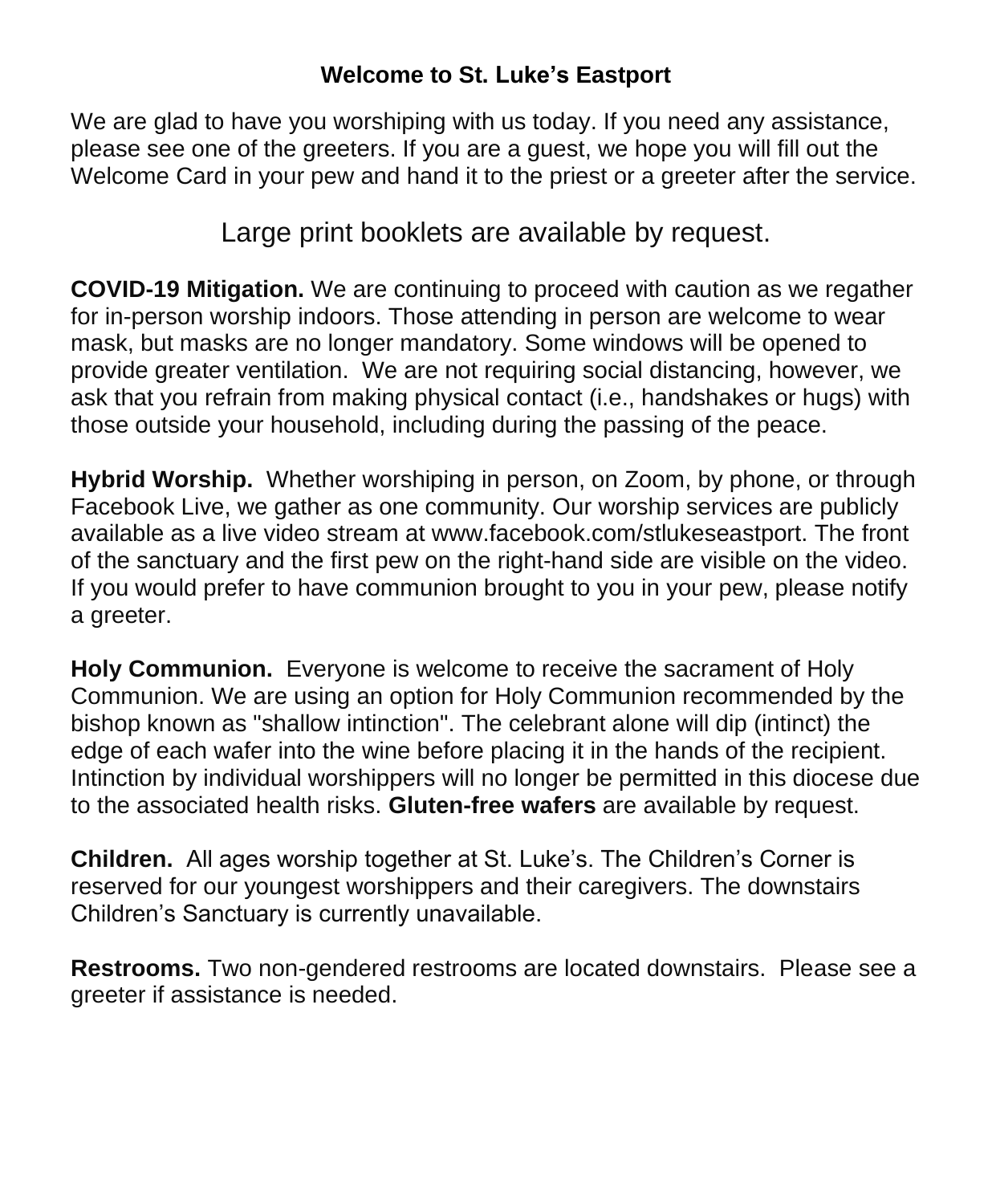# **The Liturgy of the Word**

#### **Prelude**

## **Clergy Welcome**

## **Opening Hymn**

*See insert for selections. Please stand as you are able.*

| Celebrant | Blessed be the one, holy, and living God.                                                                                                                                                                                                                                       |
|-----------|---------------------------------------------------------------------------------------------------------------------------------------------------------------------------------------------------------------------------------------------------------------------------------|
| People    | Glory to God for ever and ever. Amen.                                                                                                                                                                                                                                           |
| Celebrant | Almighty God, to you all hearts are open, all desires known, and<br>from you no secrets are hid: Cleanse the thoughts of our hearts by<br>the inspiration of your Holy Spirit, that we may perfectly love you,<br>and worthily magnify your holy Name; through Christ our Lord. |
| People    | Amen.                                                                                                                                                                                                                                                                           |
| Celebrant | Lord, have mercy,                                                                                                                                                                                                                                                               |
| Pennle    | Christ have mercy                                                                                                                                                                                                                                                               |

*People* **Christ, have mercy,** Lord, have mercy.

#### **The Collect of the Day**

| Celebrant | The Lord be with you. |
|-----------|-----------------------|
| People    | And also with you.    |
| Celebrant | Let us pray.          |

*The Celebrant says the collect.*

*Please be seated. See insert for readings.*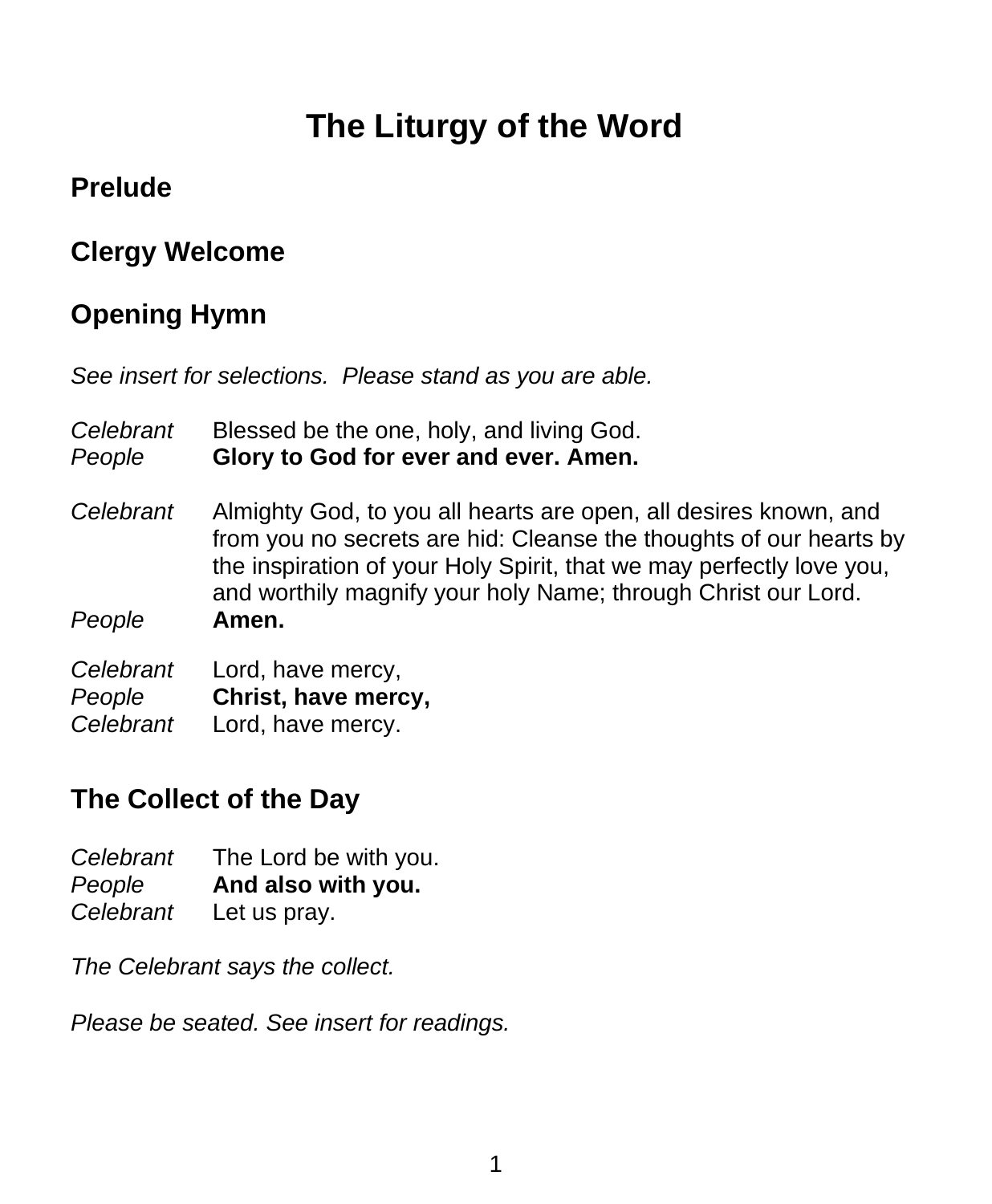### **First Reading**

*Response after the Reading:*

*Reader* The Word of the Lord. *People* **Thanks be to God.**

**Psalm** *St. Helena Breviary*

*Please remain seated. All are invited to sing the Psalm to this setting:*



© 1956, Jerome Webster Meachen.

#### **Second Reading**

*Response after the Reading:*

*Reader* The Word of the Lord. *People* **Thanks be to God.**

#### **Sequence Hymn**

*Please stand as you are able and join in singing as the Gospel Book is processed into the center of the congregation.*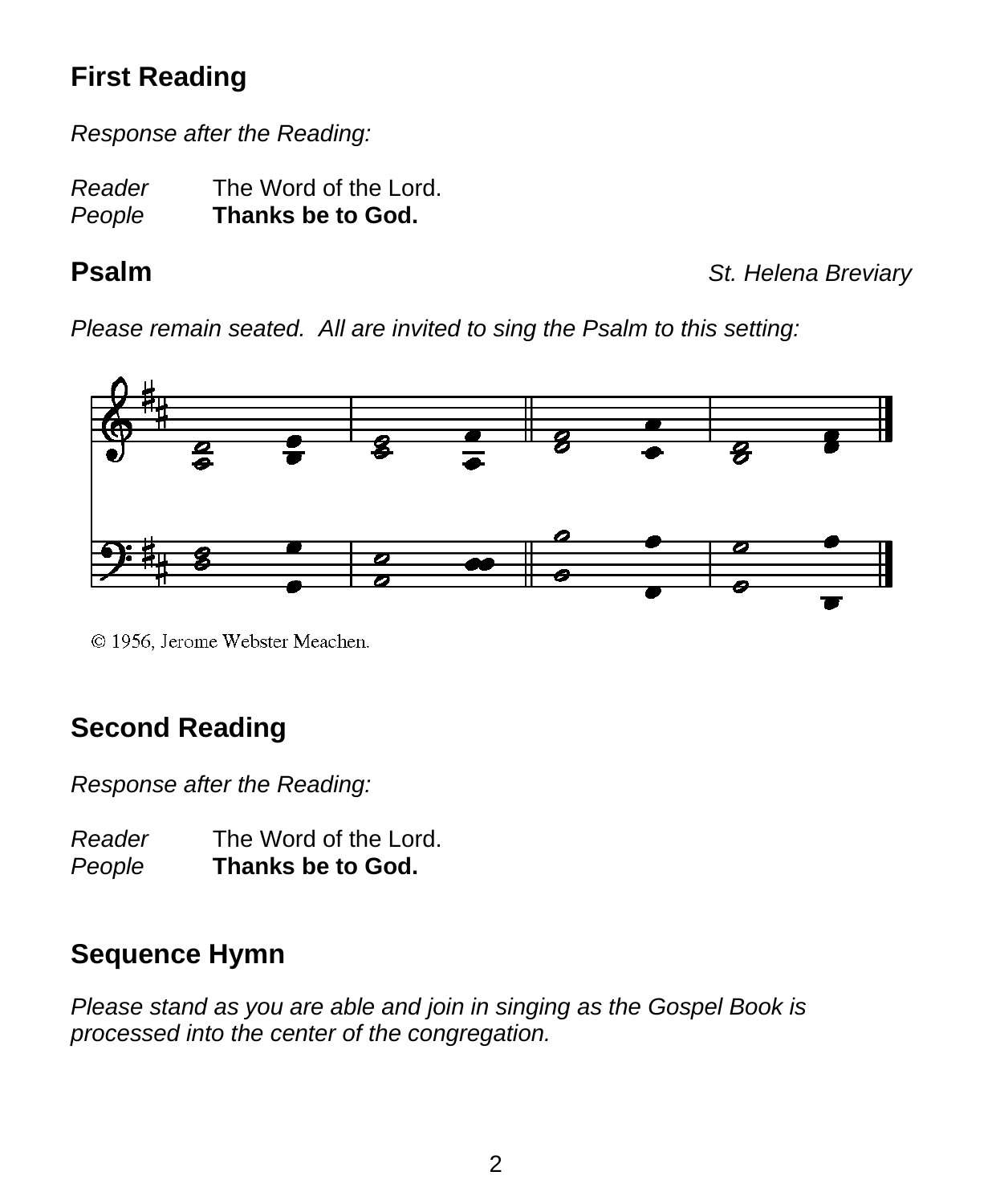#### **The Gospel**

*Minister* The Holy Gospel of our Lord Jesus Christ according to  $\qquad \qquad$ . *People* **Glory to you, Lord Christ.** 

*Response after the reading:*

*Minister* The Gospel of the Lord. *People* **Praise to you, Lord Christ.** 

#### **Sermon**

*After the sermon, silence may be kept.*

**The Nicene Creed** *A New Zealand Prayer Book*, pg. 410

*Please stand as you are able.*

**We believe in one God, the Father, the Almighty, maker of heaven and earth, of all that is, seen and unseen.**

**We believe in one Lord, Jesus Christ, the only Son of God, eternally begotten of the Father, God from God, Light from Light, true God from true God, begotten, not made, of one Being with the Father; through him all things were made. For us and for our salvation he came down from heaven, was incarnate of the Holy Spirit and the Virgin Mary and became fully human. For our sake he was crucified under Pontius Pilate; he suffered death and was buried. On the third day he rose again**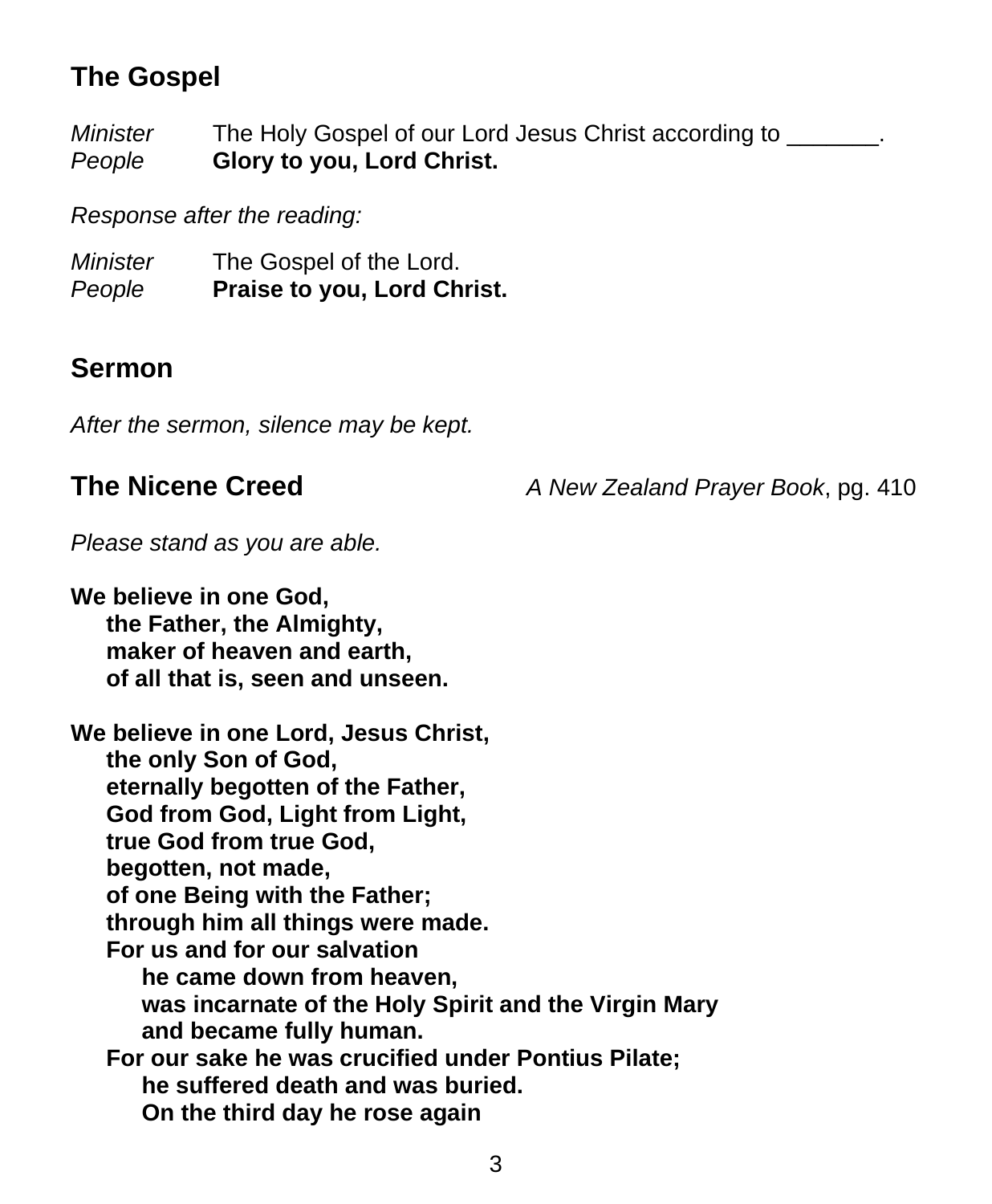**in accordance with the Scriptures; he ascended into heaven and is seated at the right hand of the Father. He will come again in glory to judge the living and the dead, and his kingdom will have no end.**

**We believe in the Holy Spirit, the Lord, the giver of life, who proceeds from the Father and the Son, who in unity with the Father and the Son is worshiped and glorified, and has spoken through the Prophets. We believe in one holy catholic and apostolic Church. We acknowledge one baptism for the forgiveness of sins. We look for the resurrection of the dead, and the life of the world to come. Amen.**

#### **The Prayers of the People** *Form III, BCP pg. 387*

*The Leader and People pray responsively.* 

| Leader<br>People | Father, we pray for your holy Catholic Church;<br>That we all may be one.                                             |
|------------------|-----------------------------------------------------------------------------------------------------------------------|
| Leader           | Grant that every member of the Church may truly and humbly serve<br>you;                                              |
| People           | That your Name may be glorified by all people.                                                                        |
| Leader<br>People | We pray for all bishops, priests, and deacons;<br>That they may be faithful ministers of your Word and<br>Sacraments. |
| Leader           | We pray for all who govern and hold authority in the nations of the<br>world;                                         |
| People           | That there may be justice and peace on the earth.                                                                     |
| Leader<br>People | Give us grace to do your will in all that we undertake;<br>That our works may find favor in your sight.               |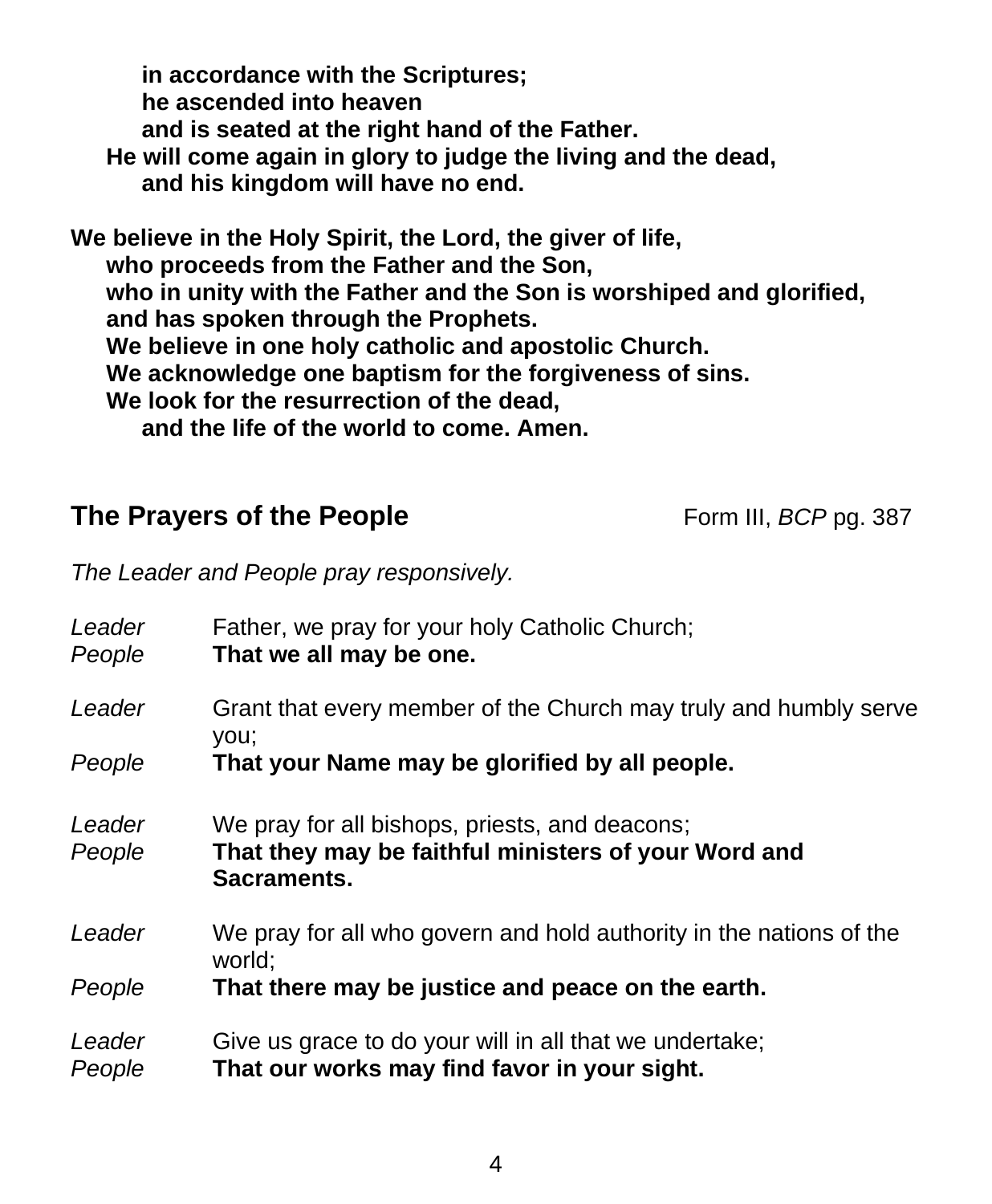*Leader* Have compassion on those who suffer from any grief or trouble; *People* **That they may be delivered from their distress.** *Leader* Give to the departed eternal rest; *People* **Let light perpetual shine upon them.** *Leader* We praise you for your saints who have entered into joy; *People* **May we also come to share in your heavenly kingdom.** *Leader* We pray also for the special needs and concerns of this church community. Dear God, Creator, Redeemer, Sustainer, who has guided St. Luke's for Your purposes, we thank You for your many blessings. Continue to guide and strengthen our life together; help us to be open to new possibilities and transformation in our leadership, stewardship and vision. For the Diocese of Maryland, especially \_\_\_\_\_\_\_\_\_\_\_\_\_\_\_\_\_\_\_\_\_\_\_\_. For those on our parish prayer list, especially

\_\_\_\_\_\_\_\_\_\_\_\_\_\_\_\_\_\_\_\_. And for those we name at this time,

aloud or in our hearts.

*The people may add their own petitions.*

*The Celebrant adds a concluding Collect.*

#### **The Peace**

*All stand.*

*Celebrant* The peace of the Lord be always with you; *People* **And also with you.**

*Please share a sign of peace with one another.*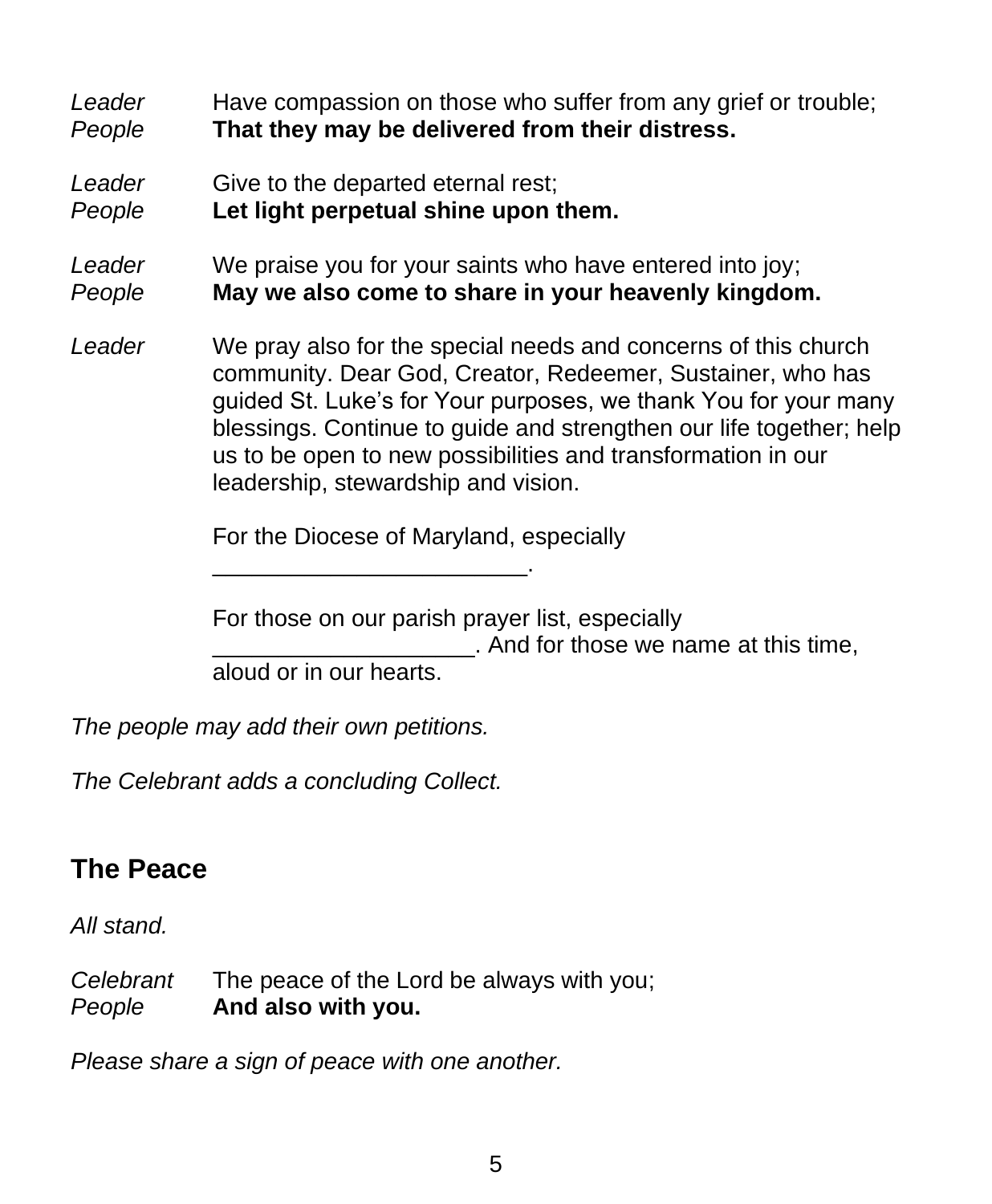#### **Parish Notices**

*Please be seated.*

## **The Holy Communion**

#### **Offertory Sentence**

*Celebrant* Walk in love, as Christ loved us and gave himself for us, an offering and sacrifice to God. *Ephesians 5:2*

#### **Offertory Anthem or Hymn**

*See insert. Please remain seated.*

*As part of our worship, offerings are received to support the work of the Church locally, nationally, and globally. Offerings may be placed in the plate at the back of the church or given online.*

*For online giving, scan the QR code to the right or visit www.stlukeseastport.org and click on "Giving". Blue online giving cards are also available in your pew and may be placed in the plate as a tangible sign of your online gift.*



**The Great Thanksgiving** Eucharistic Prayer 2, *EOW* pg. 60

*Please stand as you are able.*

| Celebrant | The Lord be with you.     |
|-----------|---------------------------|
| People    | And also with you.        |
| Celebrant | Lift up your hearts.      |
| People    | We lift them to the Lord. |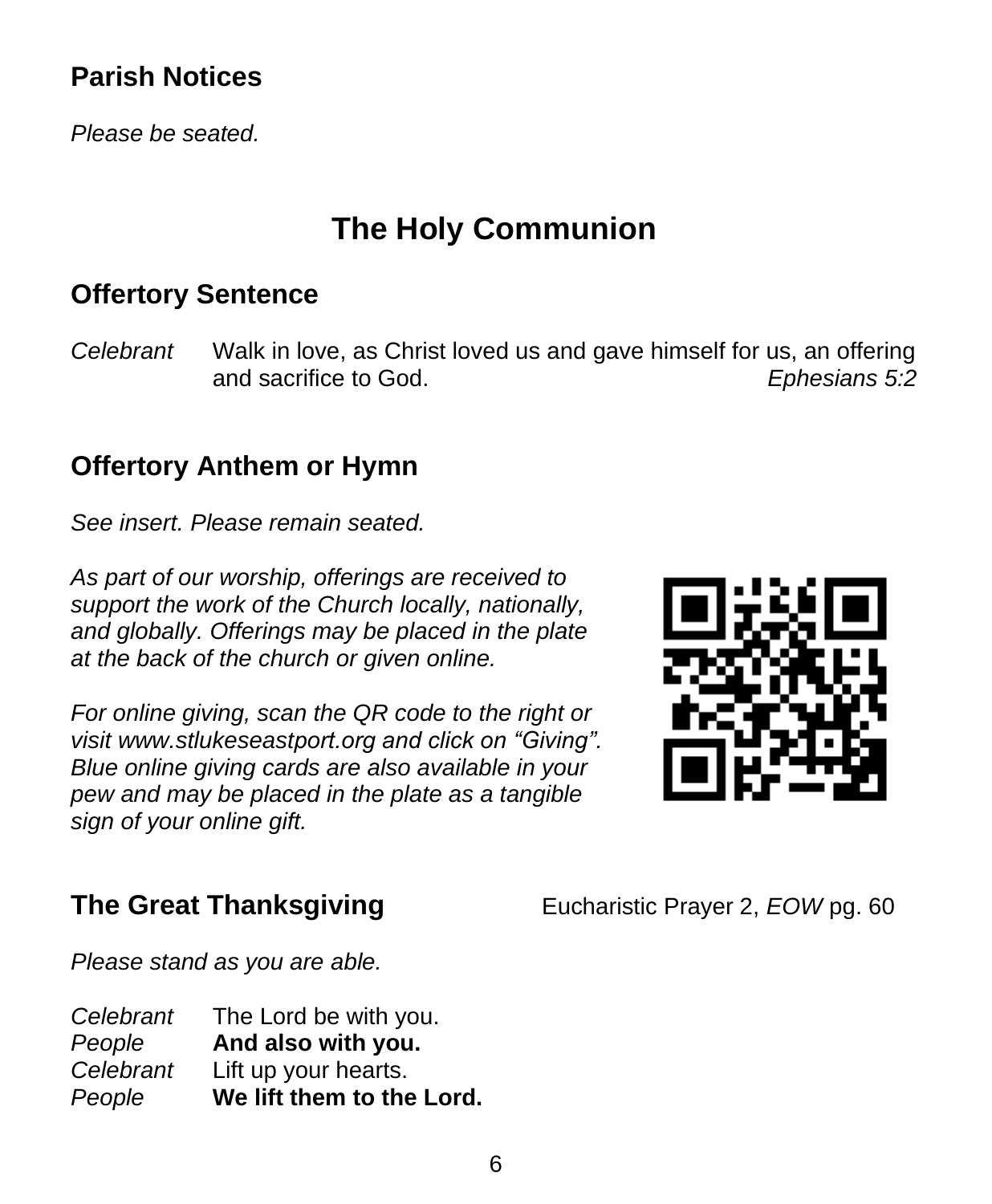*Celebrant* Let us give thanks to the Lord our God. *People* **It is right to give God thanks and praise.**

*Celebrant* We praise you and we bless you, holy and gracious God, source of life abundant. From before time you made ready the creation. Your Spirit moved over the deep and brought all things into being: sun, moon, and stars; earth, winds, and waters; and every living thing.

> You made us in your image, and taught us to walk in your ways. But we rebelled against you, and wandered far away; and yet, as a mother cares for her children, you would not forget us. Time and again you called us to live in the fullness of your love.

And so this day we join with Saints and Angels in the chorus of praise that rings through eternity, lifting our voices to magnify you as we say:

*People* + **Holy,** + **holy,** + **holy Lord, God of power and might. Heaven and earth are full of your glory. Hosanna in the highest. Blessed is the One who comes in the name of the Lord. Hosanna in the highest.**

*Celebrant* Glory and honor and praise to you, holy and living God. To deliver us from the power of sin and death and to reveal the riches of your grace, you looked with favor upon Mary, your willing servant, that she might conceive and bear a son, Jesus the holy child of God.

> Living among us, Jesus loved us. He broke bread with outcasts and sinners, healed the sick, and proclaimed good news to the poor. He yearned to draw all the world to himself yet we were heedless of his call to walk in love. Then, the time came for him to complete upon the cross the sacrifice of his life, and to be glorified by you.

> On the night before he died for us, Jesus was at table with his friends. He took bread, gave thanks to you, broke it, and gave it to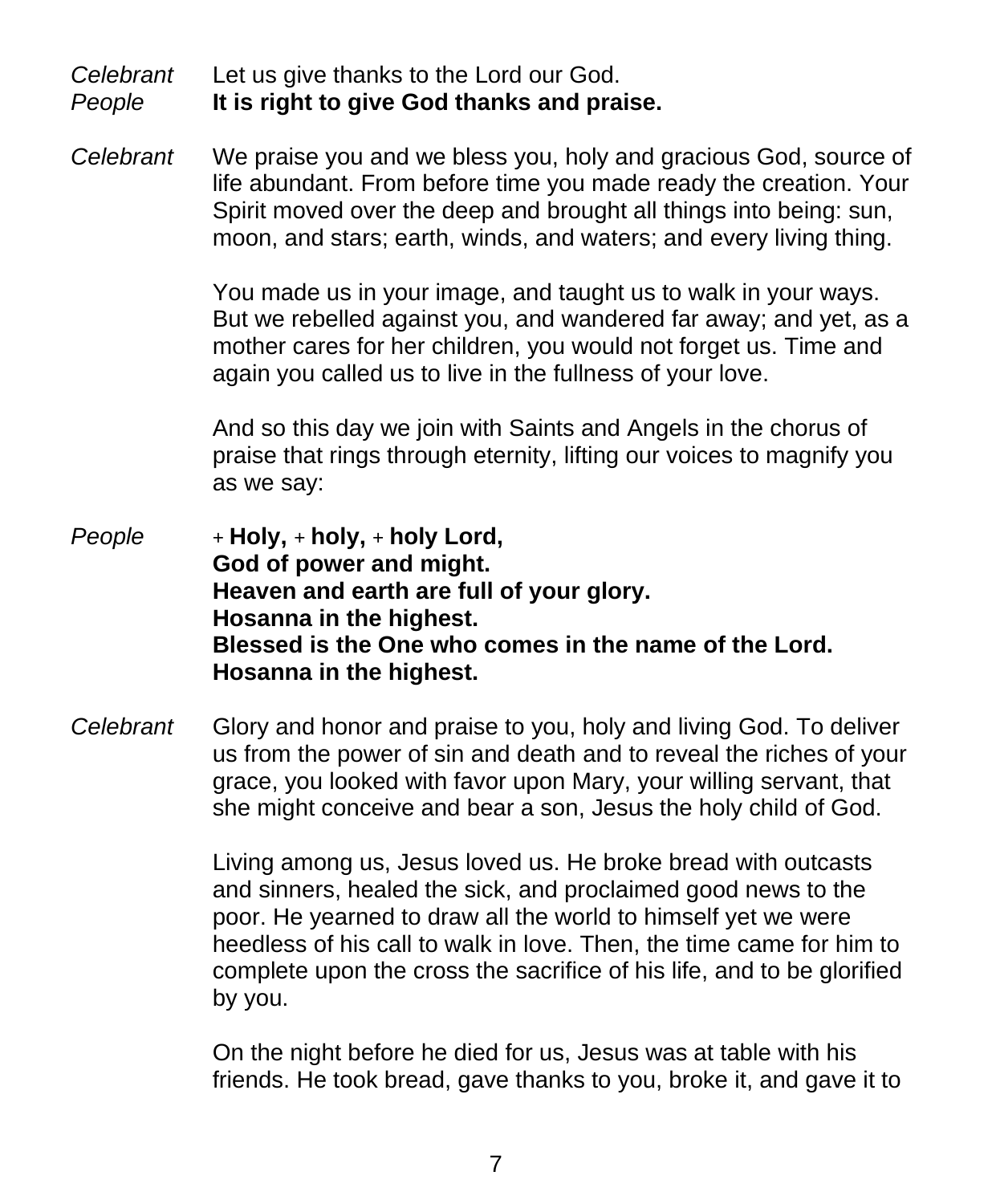them, and said: "Take, eat: This is my Body, which is given for you. Do this for the remembrance of me." +

As supper was ending, Jesus took the cup of wine. Again, he gave thanks to you, gave it to them, and said: "Drink this, all of you: This is my Blood of the new Covenant, which is poured out for you and for all for the forgiveness of sins. Whenever you drink it, do this for the remembrance of me." +

Therefore, we proclaim the mystery of faith:

*Celebrant and People*

**Christ has died. Christ is risen. Christ will come again.**

*Celebrant continues*

Now gathered at your table, O God of all creation, and remembering Christ, crucified and risen, who was and is and is to come, we offer to you our gifts of bread and wine, and ourselves, a living sacrifice.

Pour out your Spirit upon these gifts that they may be the Body and Blood of Christ. Breathe your Spirit over the whole earth and make us your new creation, the Body of Christ given for the world you have made.

In the fullness of time bring us, with the Blessed Virgin Mary, St. Luke, and all your saints, from every tribe and language and people and nation, to feast at the banquet prepared from the foundation of the world. Through Christ and with Christ and in Christ, in the unity of the Holy Spirit, to you be honor, glory, and praise, for ever and ever.

*People* **Amen***.*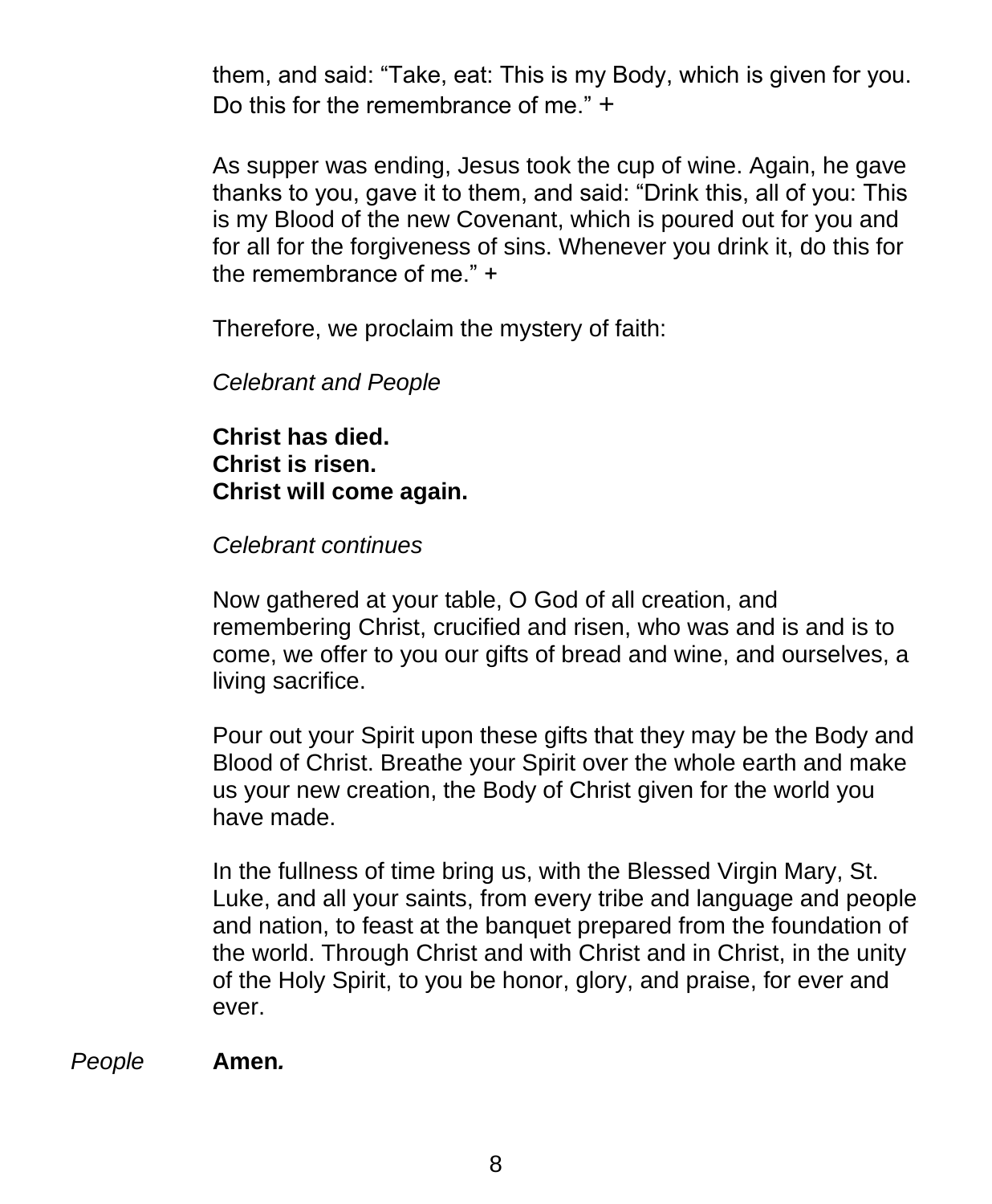#### **The Lord's Prayer (Traditional)**

*Celebrant* And now, as our Savior Christ has taught us, we are bold to say,

*People* **Our Father, who art in heaven, hallowed be thy Name, thy kingdom come, thy will be done, on earth as it is in heaven. Give us this day our daily bread. And forgive us our trespasses, as we forgive those who trespass against us. And lead us not into temptation, but deliver us from evil. For thine is the kingdom, and the power, and the glory, for ever and ever. Amen.**

#### **The Breaking of the Bread**

*The Celebrant breaks the consecrated bread. A period of silence is kept.*

#### **Fraction Anthem Hymnal S-171**



Mode 6 Melody; adapt. Mason Martens (1933-1991)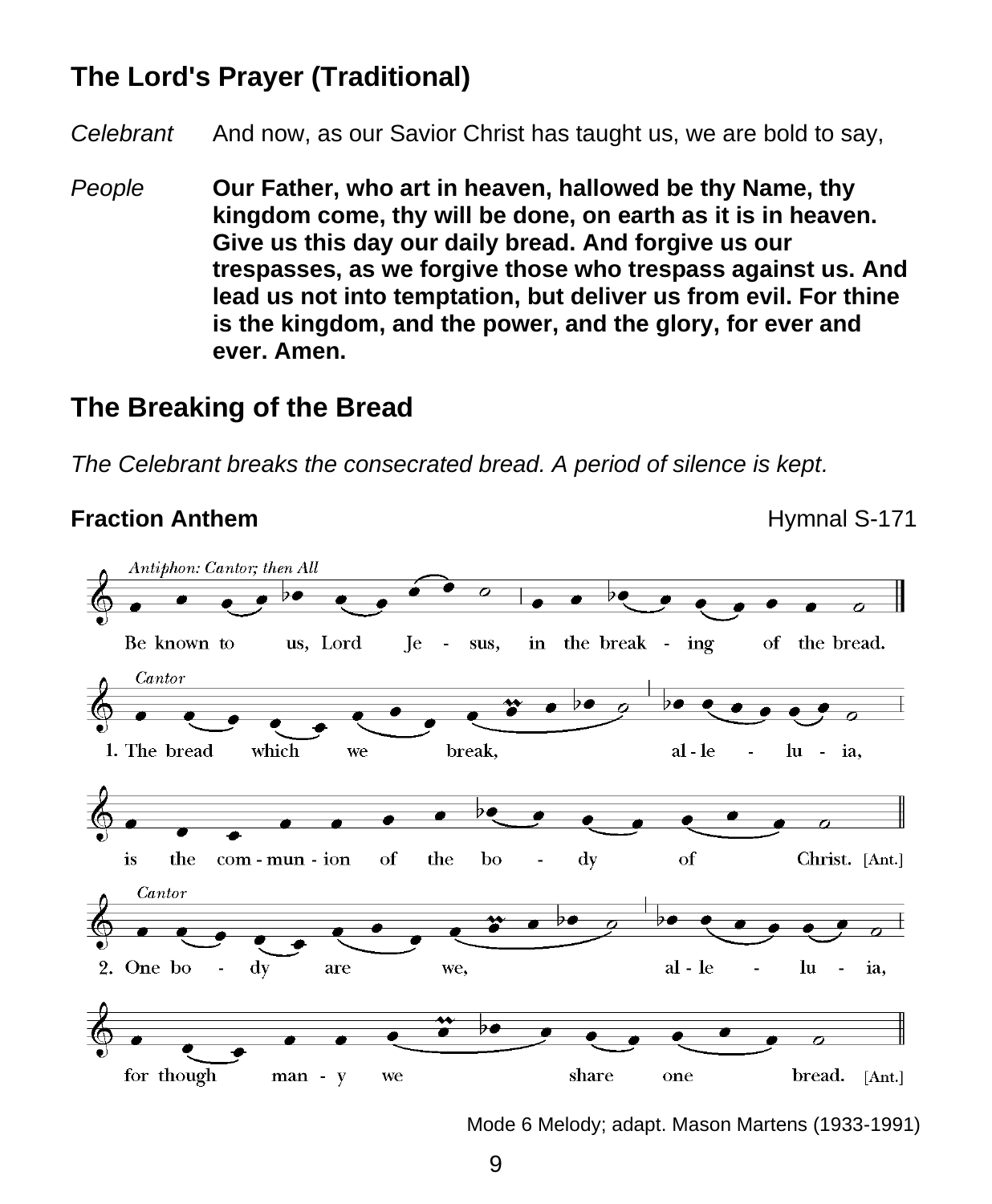*Celebrant* The Gifts of God for the People of God.

*Everyone is welcome to receive the sacrament of Holy Communion. To receive the bread, extend your hands palms up. If you wish to receive a gluten-free wafer, please indicate this by first extending your hands palms down.*

*Any individual who prefers not to receive the bread may instead request a blessing by crossing their arms across their chest. Children of any age are invited to receive at the discretion of their parents.*

*While the Episcopal Church, like all churches rooted in the historic Christian faith, affirms that the sacrament of Baptism is the ancient and normative entry point for receiving the sacrament of Eucharist, we also believe that anyone who desires to receive the body and blood of Christ is always welcome at God's table. If you are not baptized, we invite you to explore with us what being baptized could mean for your life. To learn more, speak with the priest after the service.*

#### **Communion Hymn**

*See insert for selections. Please remain seated.*

#### **Post-Communion Prayer** *BCP***, pg. 365**

*Celebrant* Let us pray.

*People* **Eternal God, heavenly Father, you have graciously accepted us as living members of your Son our Savior Jesus Christ, and you have fed us with spiritual food in the Sacrament of his Body and Blood. Send us now into the world in peace, and grant us strength and courage to love and serve you with gladness and singleness of heart; through Christ our Lord. Amen.**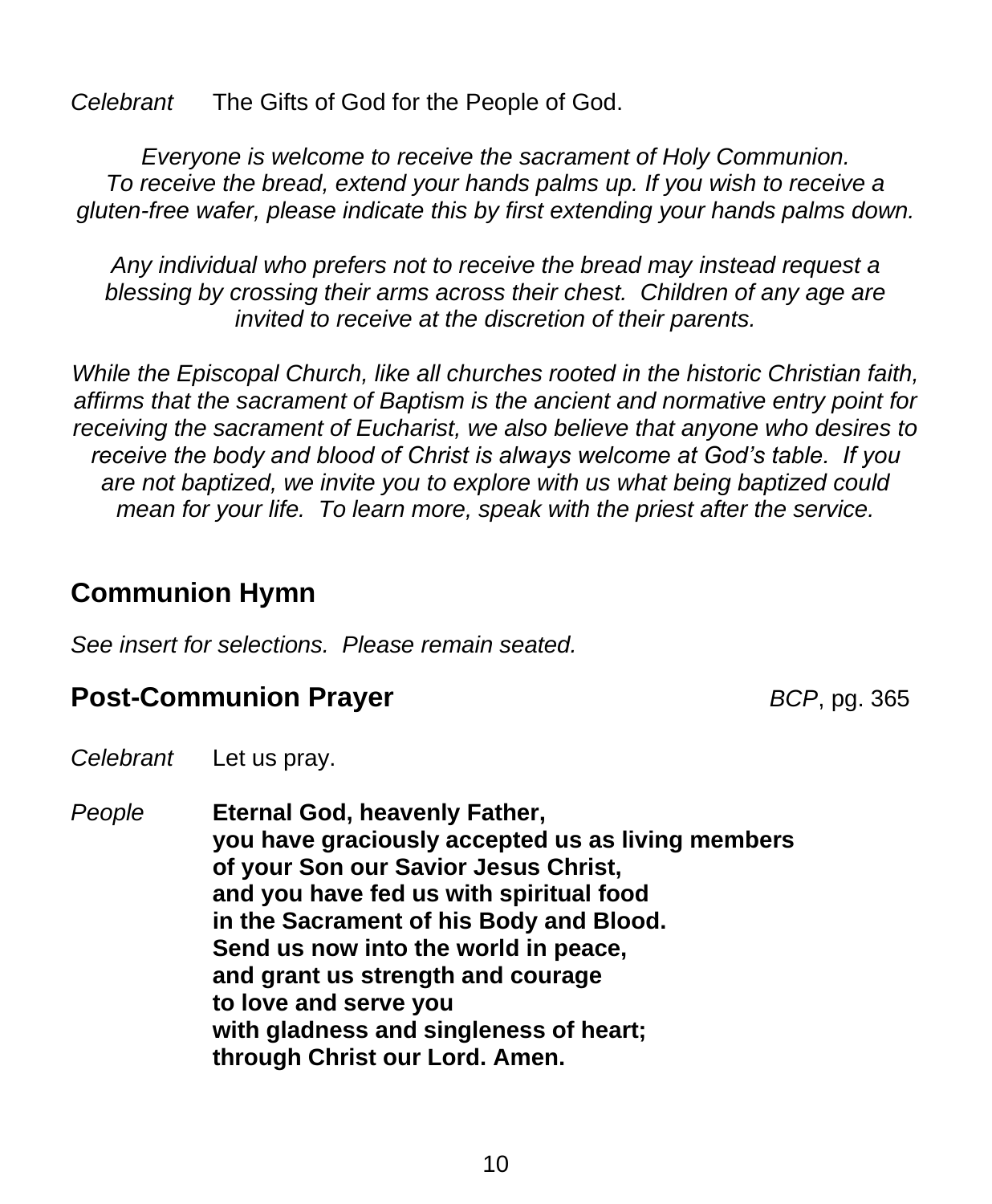### **Blessing**

*The Celebrant blesses the people.*

#### **Closing Hymn**

*See insert selections. Please stand as you are able.*

#### **Dismissal**

*Minister* Go in peace to love and serve the Lord. *People* **Thanks be to God**.

#### **Postlude**

*Thank you for worshiping with us today. Please return this worship booklet to the basket in the foyer, unless you wish to take it with you for personal use. You are encouraged to take any inserts with you.*

The texts in this service are from *The Book of Common Prayer 1979* (BCP) and *Enriching our Worship* (EOW). Hymns and service music are from *The Hymnal 1982* and *Lift Every Voice and Sing II*. Used by permission. OneLicense.net #A-722440.